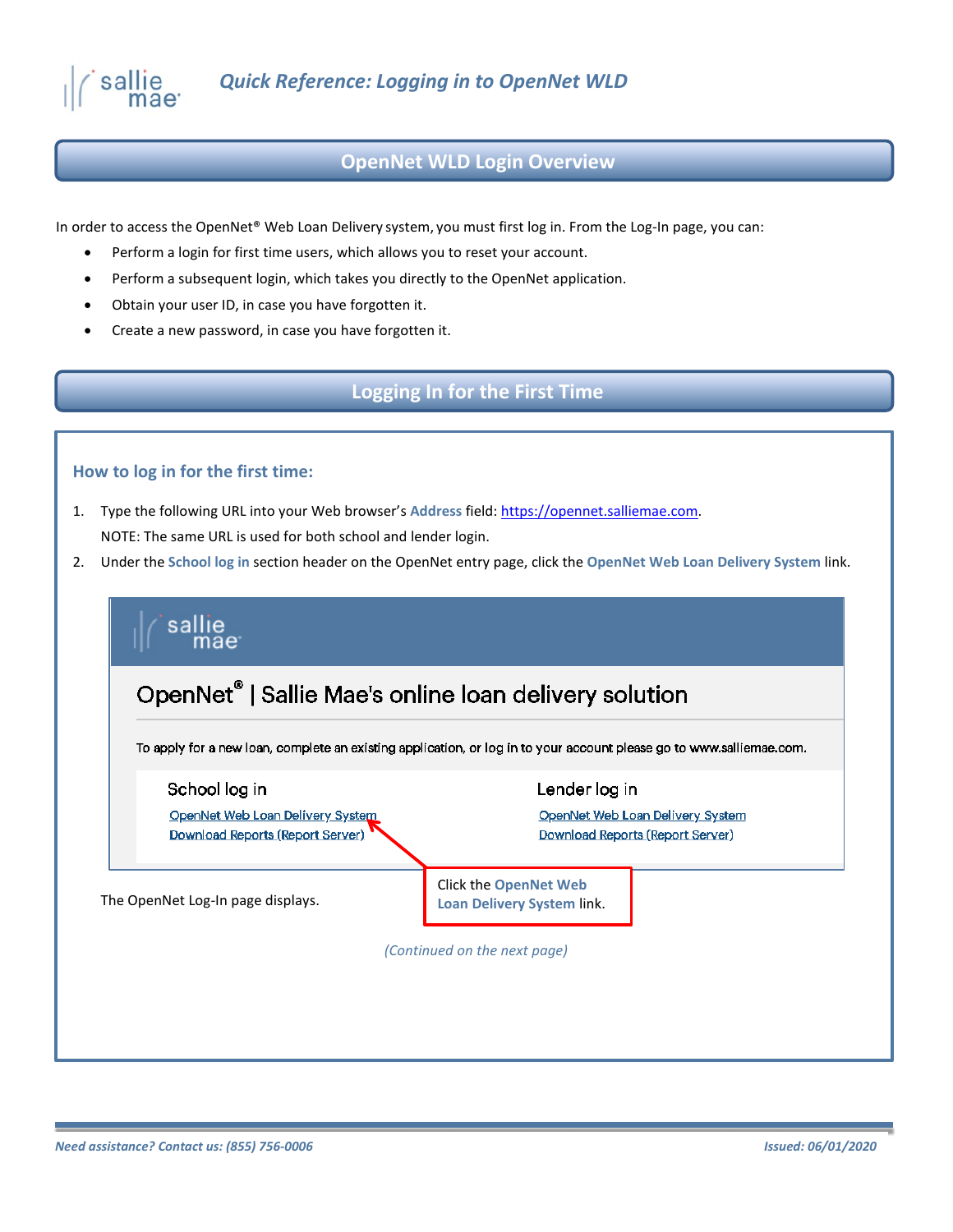



- 3. Type your user ID and password, and then click the **Log In** button.
- 4. The Web Site Terms of Use page displays. Read the terms and click the **I Accept** button.

| I Decline<br>Accept<br>Click the I Accept button.<br>(Continued on the next page) | <b>WEB SITE TERMS OF USE</b>                                                                                                                                                                                                                                                                                                                                                                                                                                                                                                                                                                                                                                                                                                                                                                                                                                                                                               |
|-----------------------------------------------------------------------------------|----------------------------------------------------------------------------------------------------------------------------------------------------------------------------------------------------------------------------------------------------------------------------------------------------------------------------------------------------------------------------------------------------------------------------------------------------------------------------------------------------------------------------------------------------------------------------------------------------------------------------------------------------------------------------------------------------------------------------------------------------------------------------------------------------------------------------------------------------------------------------------------------------------------------------|
|                                                                                   | Please review and accept the website's new Terms of Service displayed below in order to continue managing your account online.                                                                                                                                                                                                                                                                                                                                                                                                                                                                                                                                                                                                                                                                                                                                                                                             |
|                                                                                   | Your use of this Web Site and online services contained therein is subject to the following Terms of Service. Please read them<br>carefully.                                                                                                                                                                                                                                                                                                                                                                                                                                                                                                                                                                                                                                                                                                                                                                               |
|                                                                                   | 1. ACCEPTANCE OF TERMS OF SERVICE                                                                                                                                                                                                                                                                                                                                                                                                                                                                                                                                                                                                                                                                                                                                                                                                                                                                                          |
|                                                                                   | This online service and any other computer or telephony based services (collectively, the "Service") are provided by Sallie Mae<br>Bank and its subsidiaries or affiliates (collectively "We" or "Company") to the person and/or entity using the Service ("You" or<br>"Your") under these Terms of Service (the "Terms") and any operating rules or policies that may be published from time to time by<br>Company. Together with any other written contract or written Statement of Understanding, the Terms comprise the entire<br>agreement between You and Company and supersedes all prior agreements between the parties regarding the subject matter<br>contained herein. YOU AGREE TO READ THE TERMS CAREFULLY BEFORE USING THE SERVICE. Use of the Service signifies that You<br>have read the Terms and accept them. If You do not agree to the Terms, do not use the Service and any such use is unauthorized. |
|                                                                                   | 2. DESCRIPTION OF SERVICE                                                                                                                                                                                                                                                                                                                                                                                                                                                                                                                                                                                                                                                                                                                                                                                                                                                                                                  |
|                                                                                   | The Service provides You with a capability to review, perform and/or complete certain functions related to education loans<br>("Loans").                                                                                                                                                                                                                                                                                                                                                                                                                                                                                                                                                                                                                                                                                                                                                                                   |
|                                                                                   | 3. USE OF THE SERVICE                                                                                                                                                                                                                                                                                                                                                                                                                                                                                                                                                                                                                                                                                                                                                                                                                                                                                                      |
|                                                                                   | <b>Print Web Site Terms of Use</b>                                                                                                                                                                                                                                                                                                                                                                                                                                                                                                                                                                                                                                                                                                                                                                                                                                                                                         |
|                                                                                   |                                                                                                                                                                                                                                                                                                                                                                                                                                                                                                                                                                                                                                                                                                                                                                                                                                                                                                                            |
|                                                                                   |                                                                                                                                                                                                                                                                                                                                                                                                                                                                                                                                                                                                                                                                                                                                                                                                                                                                                                                            |
|                                                                                   |                                                                                                                                                                                                                                                                                                                                                                                                                                                                                                                                                                                                                                                                                                                                                                                                                                                                                                                            |
|                                                                                   |                                                                                                                                                                                                                                                                                                                                                                                                                                                                                                                                                                                                                                                                                                                                                                                                                                                                                                                            |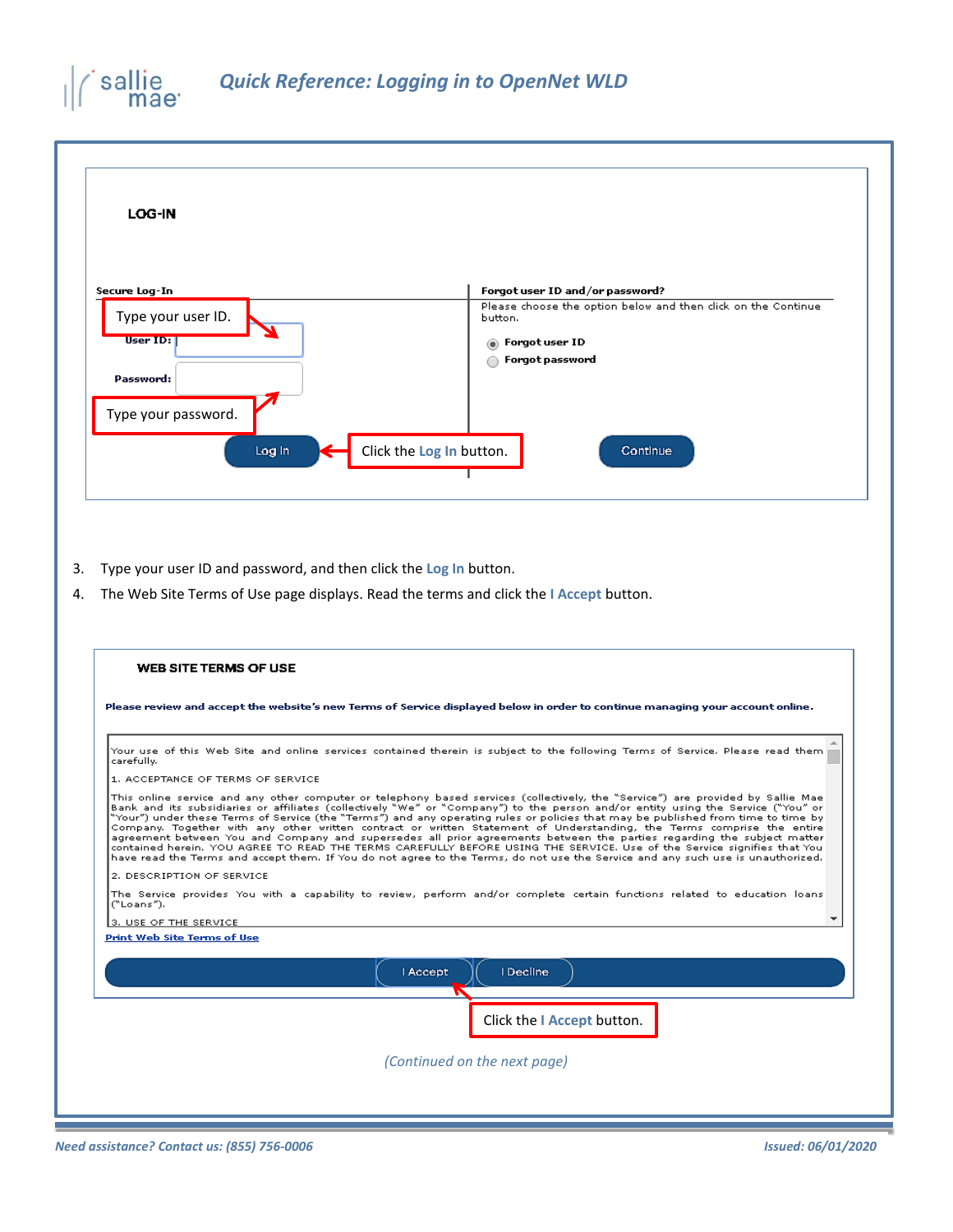## *Quick Reference: Logging in to OpenNet WLD* sallie

| The Reset Account page displays.                                                                                                                                                                                                                                                                                                |
|---------------------------------------------------------------------------------------------------------------------------------------------------------------------------------------------------------------------------------------------------------------------------------------------------------------------------------|
| <b>RESET ACCOUNT</b><br>Your account needs to be reset. Please complete the fields below and click on the SUBMIT button to reset your account. The CANCEL<br>button returns you t<br>changes.<br>Type your new password.                                                                                                        |
| Log-in Information<br>All fields are required.                                                                                                                                                                                                                                                                                  |
| Type your new password again.<br>Your password must be 8-32 characters long and contain at least one letter and<br>one number. You may use any alphanumeric or special character that can be<br>directly typed from a standard keyboard except the following: < > ( ) { } &<br>ease be aware that passwords are case-sensitive. |
| ssword:<br>Type your phone number.<br>Re-enter your password to confirm.<br>3<br>* Telephone:<br>Ext.<br>I have a non-U.S. phone number (not required)                                                                                                                                                                          |
| <b>Challenge Information</b><br>Provide the answers to<br>The questions below will be used to reset yo<br>if you need to call u<br>Select five challenge questions.<br>the challenge questions.<br>Please select 5 different questions and prov<br>mber. Your answer<br>characters.                                             |
| All fields are required.<br>Question<br>Answer<br>-------------------------------Please select challenge question 1 --------------------------------- ▼                                                                                                                                                                         |
|                                                                                                                                                                                                                                                                                                                                 |
|                                                                                                                                                                                                                                                                                                                                 |
|                                                                                                                                                                                                                                                                                                                                 |
|                                                                                                                                                                                                                                                                                                                                 |
|                                                                                                                                                                                                                                                                                                                                 |
| Click the Submit button.                                                                                                                                                                                                                                                                                                        |
| Submit<br>Cancel                                                                                                                                                                                                                                                                                                                |

- 5. Use the **New Password** and **Confirm New Password** fields to set and confirm a new password.
- 6. Provide the phone number at which you can be contacted in the **Telephone** field. You may choose to enter your personal cell phone or your office phone.

NOTE: In certain security situations, we will use your phone number to send you a Temporary Access Code.

- 7. Select and answer five challenge questions that are used to verify your identity in certain security situations.
- 8. Click the **Submit** button.

*(Continued on the next page)*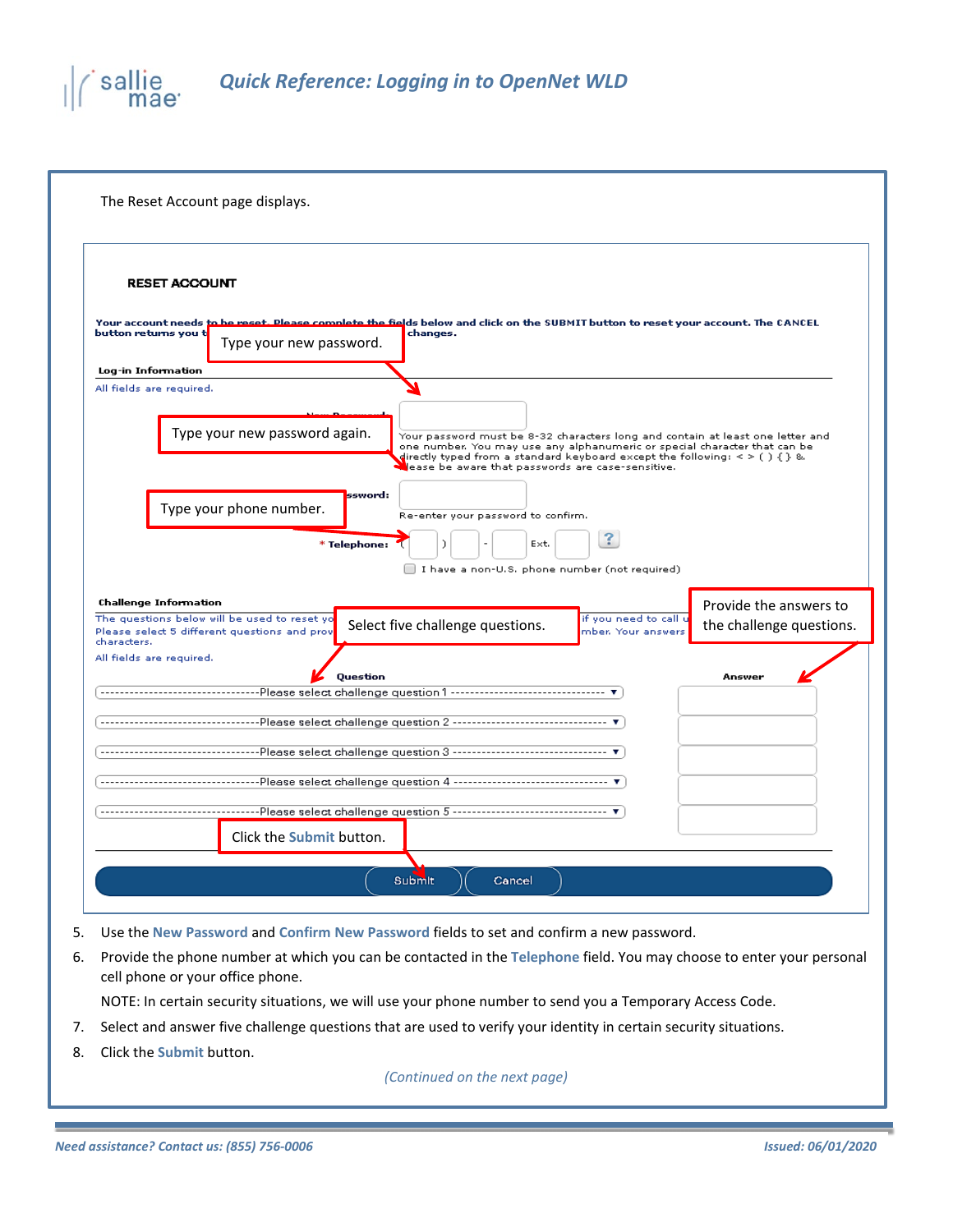# *Quick Reference: Logging in to OpenNet WLD*

| <b>ACCOUNT RESET</b>                                                                                                                              |                                                                                                                                                                                                                                                                                                                                                 |
|---------------------------------------------------------------------------------------------------------------------------------------------------|-------------------------------------------------------------------------------------------------------------------------------------------------------------------------------------------------------------------------------------------------------------------------------------------------------------------------------------------------|
| Thank you. Your account has been reset.                                                                                                           | Click the Continue button.                                                                                                                                                                                                                                                                                                                      |
|                                                                                                                                                   | Continue                                                                                                                                                                                                                                                                                                                                        |
| lick the Continue button.<br>The OpenNet School Home Page displays.                                                                               |                                                                                                                                                                                                                                                                                                                                                 |
| Home<br><b>Certifications</b><br><b>Inquiry/Reporting</b><br>۰<br><b>Originations</b><br>Servicing<br>Applications awaiting certification         | <b>Administration</b><br>$\overline{\phantom{a}}$<br>۰<br><b>Select New Institution/User</b><br>$\alpha$<br>XXX-XX-XXXX<br>Need Help?<br><b>Training modules</b><br>User guides<br><b>Account settings</b>                                                                                                                                      |
| <b>View results Filter Export</b><br><b>Disbursement rosters</b><br><b>View results Filter Export</b><br>Application/Loan search<br><b>Search</b> | Change my password<br><b>Change my challenge</b><br>information<br>School Assist <sup>sM</sup> Representatives<br>are available during the<br>following business hours:<br>Monday - Friday<br>9:00 a.m. - 6:00 p.m. ET<br>Phone: 844-8-ASSIST<br>$(844 - 827 - 7478)$<br>International: 877-456-6221<br>Direct: 302-451-4912<br><b>Email Us</b> |
|                                                                                                                                                   | (Continued on the next page)                                                                                                                                                                                                                                                                                                                    |

a i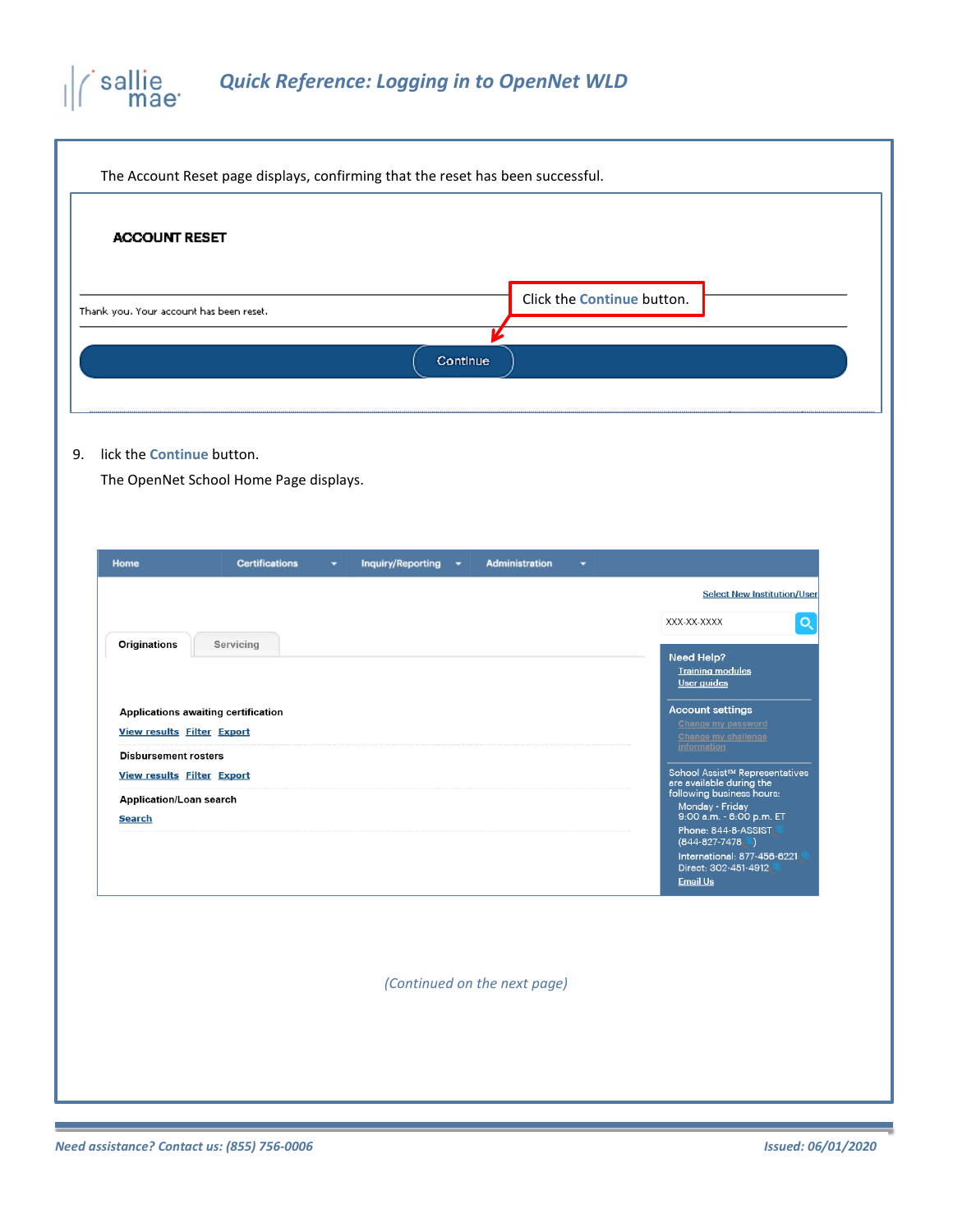

## **Subsequent Logins**

#### **How to log in:**

- 1. Type the following URL into your Web browser's **Address** field: [https://opennet.salliemae.com.](https://opennet.salliemae.com/) NOTE: The same URL is used for both school and lender login.
- 2. Under the **School log in** section header on the OpenNet entry page, click the **OpenNet Web Loan Delivery System** link.

|                                                                                       | To apply for a new loan, complete an existing application, or log in to your account please go to www.salliemae.com. |
|---------------------------------------------------------------------------------------|----------------------------------------------------------------------------------------------------------------------|
| School log in<br>OpenNet Web Loan Delivery System<br>Download Reports (Report Server) | Lender log in<br>OpenNet Web Loan Delivery System<br>Download Reports (Report Server)                                |
| The OpenNet Log-In page displays.                                                     | <b>Click the OpenNet Web</b><br><b>Loan Delivery System link.</b>                                                    |
|                                                                                       |                                                                                                                      |
|                                                                                       |                                                                                                                      |
|                                                                                       |                                                                                                                      |
|                                                                                       |                                                                                                                      |
|                                                                                       |                                                                                                                      |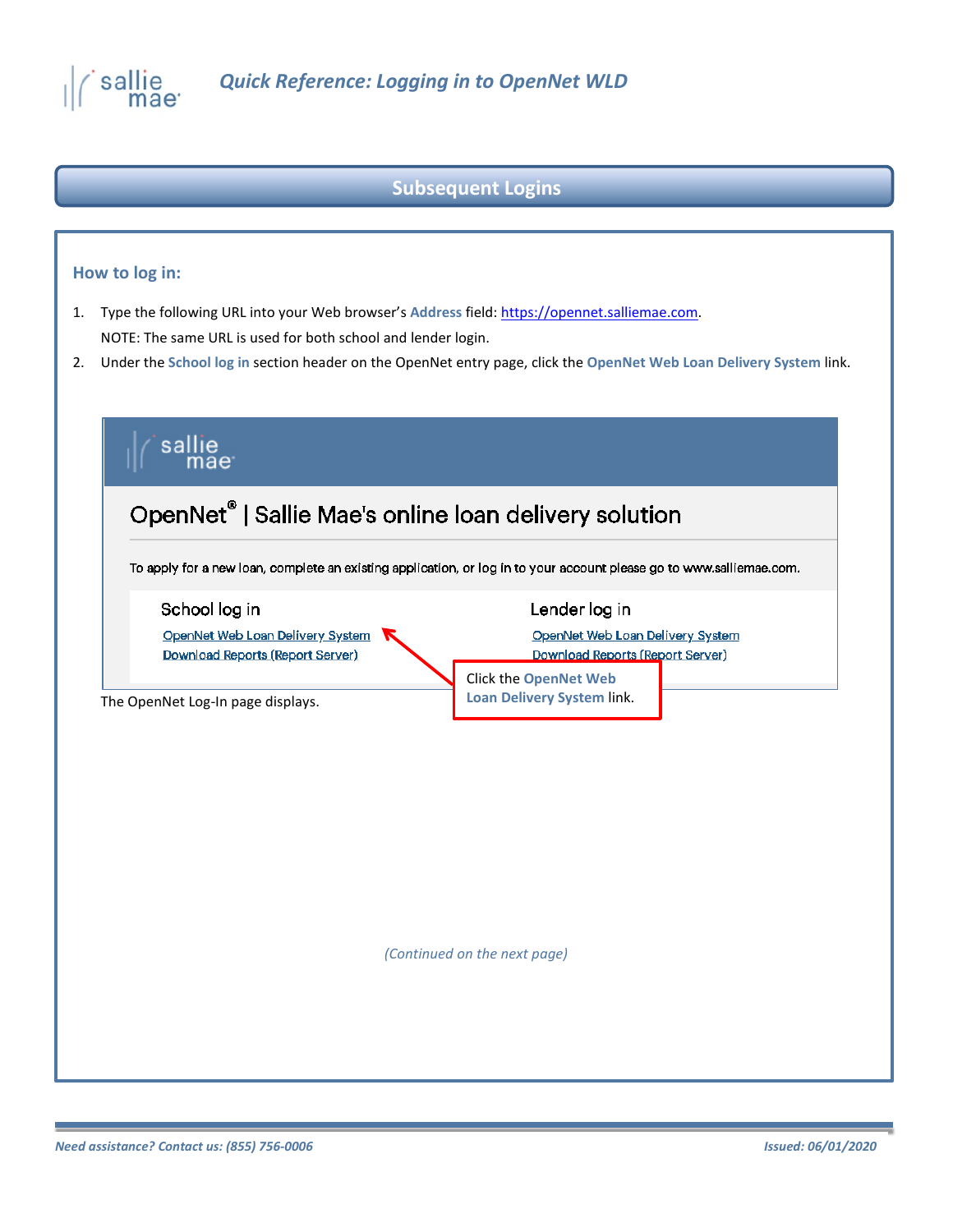## sallie<br>mae<sup>.</sup> *Quick Reference: Logging in to OpenNet WLD*

|                                                                                                                                                |                               | Forgot user ID and/or password?                                         |          |                                                                               |  |
|------------------------------------------------------------------------------------------------------------------------------------------------|-------------------------------|-------------------------------------------------------------------------|----------|-------------------------------------------------------------------------------|--|
| Type your user ID.                                                                                                                             |                               | Please choose the option below and then dick on the Continue<br>button. |          |                                                                               |  |
| User ID:                                                                                                                                       |                               | Forgot user ID<br>$\circledcirc$<br>Forgot password<br>◯                |          |                                                                               |  |
| Password:                                                                                                                                      |                               |                                                                         |          |                                                                               |  |
| Type your password.                                                                                                                            |                               |                                                                         |          |                                                                               |  |
| Log In                                                                                                                                         | Click the Log In button.      |                                                                         | Continue |                                                                               |  |
|                                                                                                                                                |                               |                                                                         |          |                                                                               |  |
| Type your user ID and password and then click on the Log In button.<br>The OpenNet School Home Page displays.<br>Home<br><b>Certifications</b> | <b>Inquiry/Reporting</b><br>۰ | <b>Administration</b><br>$\blacktriangledown$                           | ۰        |                                                                               |  |
|                                                                                                                                                |                               |                                                                         |          | <b>Select New Institution/User</b>                                            |  |
|                                                                                                                                                |                               |                                                                         |          | XXX-XX-XXXX                                                                   |  |
| <b>Originations</b><br>Servicing                                                                                                               |                               |                                                                         |          | <b>Need Help?</b><br><b>Training modules</b><br><b>User guides</b>            |  |
| Applications awaiting certification                                                                                                            |                               |                                                                         |          | <b>Account settings</b>                                                       |  |
| <b>View results Filter Export</b>                                                                                                              |                               |                                                                         |          | <b>Change my password</b><br><b>Change my challenge</b><br><i>information</i> |  |
| <b>Disbursement rosters</b><br><b>View results Filter Export</b>                                                                               |                               |                                                                         |          | School Assist <sup>sM</sup> Representatives<br>are available during the       |  |
| Application/Loan search<br><b>Search</b>                                                                                                       |                               |                                                                         |          | following business hours:<br>Monday - Friday<br>9:00 a.m. - 6:00 p.m. ET      |  |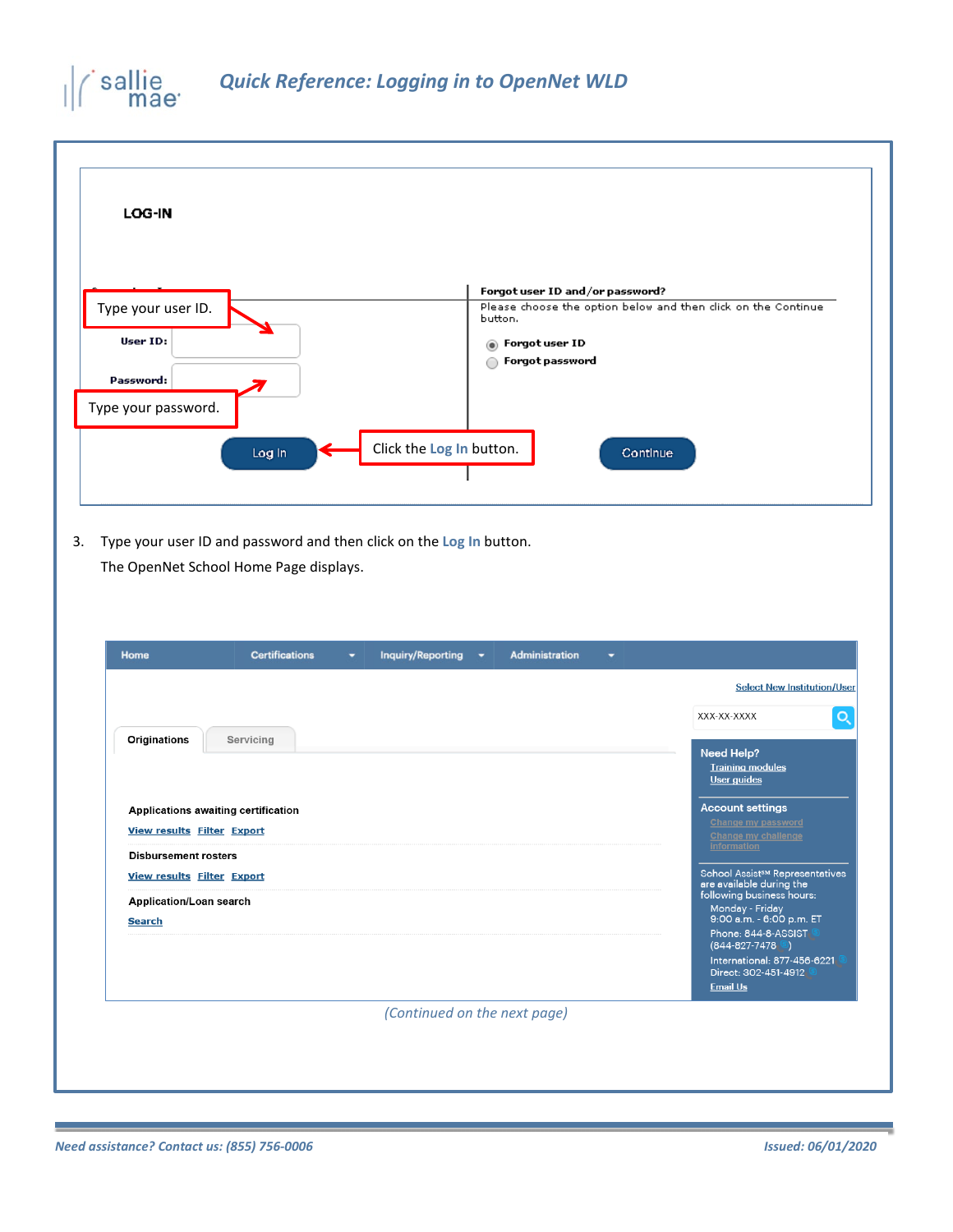

# **Forgot User ID**

## **How to obtain your user ID:**

1. Click the **Forgot user ID** option button on the Log-In page.

| LOG-IN                     |                                                                                                                                                      |
|----------------------------|------------------------------------------------------------------------------------------------------------------------------------------------------|
| Secure Log-In<br>User ID:  | Forgot user ID and/or password2<br>Please choose the option<br>tinue<br>Click the Forgot user ID<br>button.<br>option button.<br>Forgot user ID<br>⋒ |
| Password:                  | Forgot password<br>Click the Continue button.                                                                                                        |
| Log in                     | Continue                                                                                                                                             |
|                            |                                                                                                                                                      |
|                            | The Forgot User ID page displays, with contact information for obtaining your user ID.                                                               |
| <b>FORGOT USER ID</b>      |                                                                                                                                                      |
|                            | If you have forgotten your user ID, please contact your institution's administrator or Sallie Mae School Assist at 844-8-ASSIST (844-827-7478).      |
| Click the Continue button. | Click the Finish button.<br>Finish                                                                                                                   |

*(Continued on the next page)*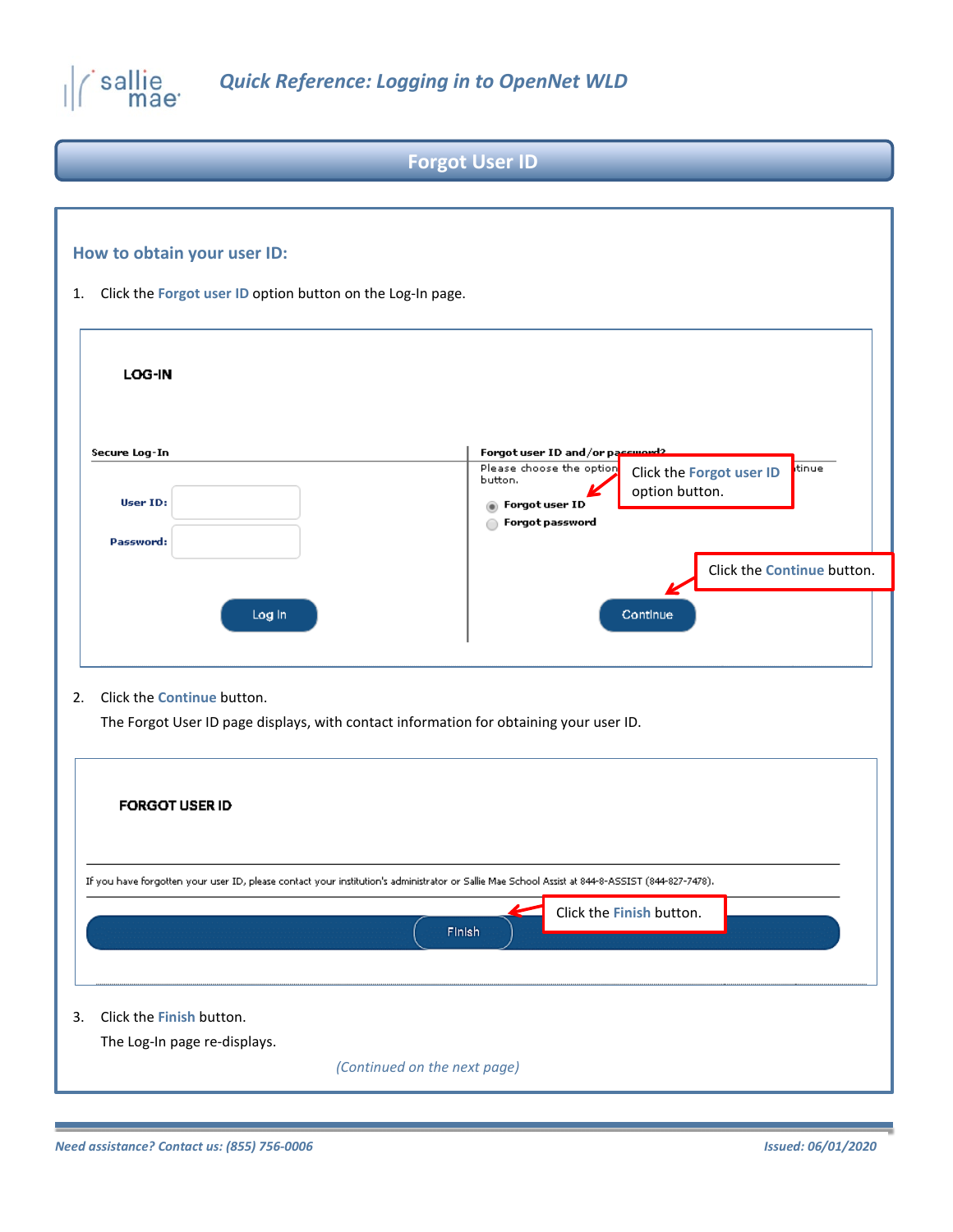

## **Forgot Password**

# **How to create a new password:** 1. Click the **Forgot password** option button on the Log-In page. LOG-IN Forgot user ID and/or password? Secure Log-In Please choose the option below and then click on the Continue button. User ID: O Forgot user ID Click the **Forgot password**   $\sum$  Forgot password option button. Password: Click the **Continue** button. Continue Log in

2. Click the **Continue** button.

The Forgot Password page displays.

| <b>FORGOT PASSWORD</b>     |                                                                                   |          |                              |                          |  |
|----------------------------|-----------------------------------------------------------------------------------|----------|------------------------------|--------------------------|--|
|                            | Please enter your user ID and email address, and then click on the SUBMIT button. |          |                              |                          |  |
| <b>Account Information</b> |                                                                                   |          | な                            |                          |  |
| All fields are required    | Type your user ID.                                                                |          |                              |                          |  |
|                            |                                                                                   | User ID: |                              |                          |  |
|                            | <b>Email Address:</b>                                                             |          |                              |                          |  |
|                            |                                                                                   |          | ex: ssmith@university.edu)   |                          |  |
|                            | Type your email address.                                                          |          |                              | Click the Submit button. |  |
|                            |                                                                                   | Submit   | Cancel                       |                          |  |
|                            |                                                                                   |          | (Continued on the next page) |                          |  |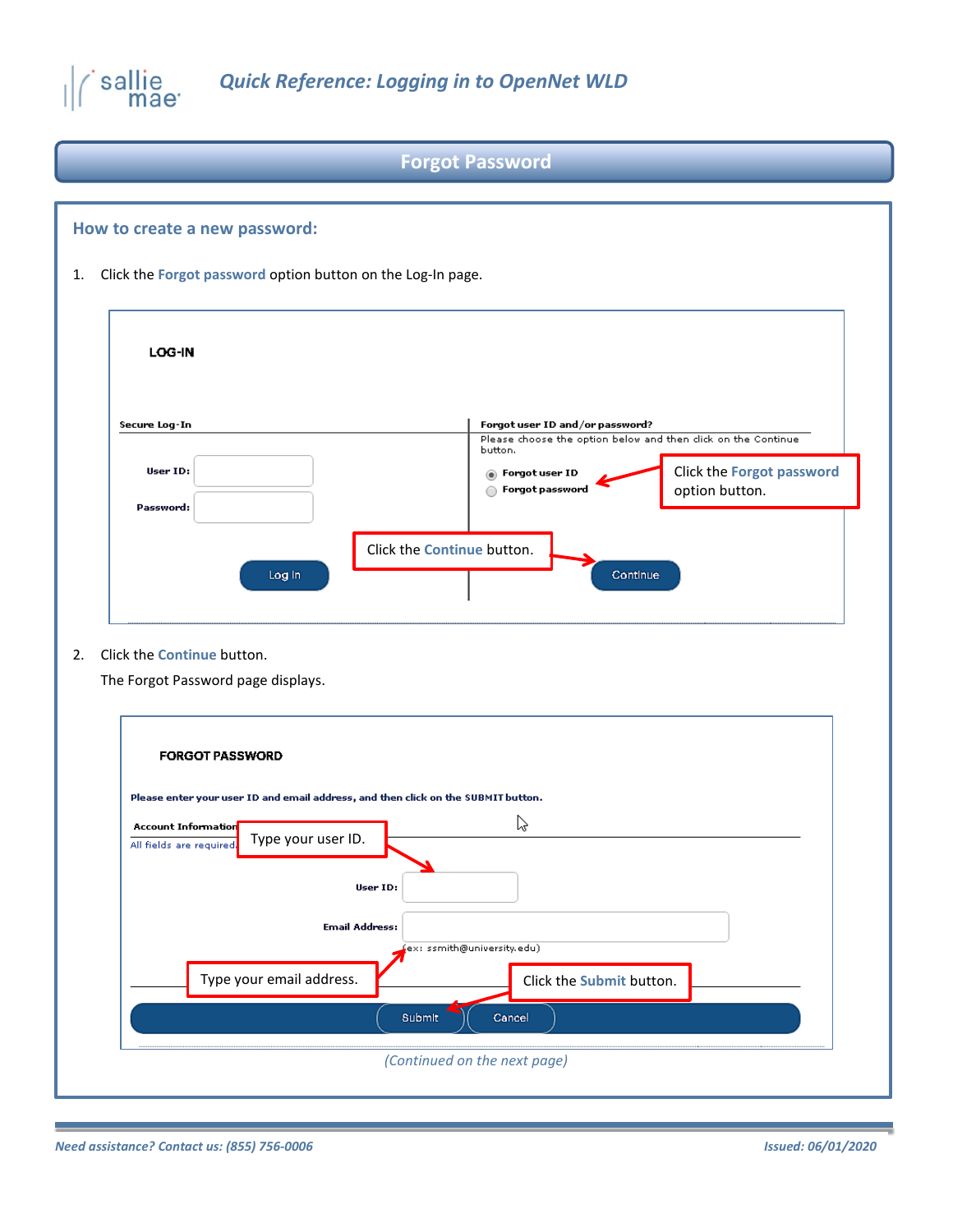#### *Quick Reference: Logging in to OpenNet WLD* sallie mae<sup>·</sup>

- 3. Type your user ID and email Address.
- 4. Click the **Submit** button.

The Answer Challenge Questions page displays.

| ANSWER CHALLENGE QUESTIONS<br>パ                                                                                    |        |                                    |
|--------------------------------------------------------------------------------------------------------------------|--------|------------------------------------|
| To protect the security of your account, you will need to answer the questions below before entering this website. |        |                                    |
| <b>Challenge Information</b>                                                                                       |        |                                    |
| Question<br>What was the name of the last school you attended?                                                     | Answer | Type the answers to the questions. |
| What is the last name of your favorite gradeschool teacher?<br>Click the Submit button.                            |        |                                    |
| <b>Submit</b>                                                                                                      | Cancel |                                    |

- 5. Answer the challenge questions.
- 6. Click the **Submit** button.

The Forgot Password Information page displays.

| <b>FORGOT PASSWORD</b>                                                                                                                                                                                                                                                                                               |
|----------------------------------------------------------------------------------------------------------------------------------------------------------------------------------------------------------------------------------------------------------------------------------------------------------------------|
| Thank you. A temporary password has been sent to the email address on record.                                                                                                                                                                                                                                        |
| Important: This temporary password will expire in 24 hours.                                                                                                                                                                                                                                                          |
| When you log in with your temporary password, you'll be prompted to change your password. Please wait a few minutes to check your email.                                                                                                                                                                             |
| Log in using your temporary password.                                                                                                                                                                                                                                                                                |
| Note: Please note that the message will come from admin@salliemae.com. If you do not receive it, please look in your spam or junk mail folder. Some spam blockers have<br>to be set to allow incoming messages from admin@salliemae.com to be placed in your inbox. Instructions on how to add us can be found here. |
|                                                                                                                                                                                                                                                                                                                      |
| (Continued on the next page)                                                                                                                                                                                                                                                                                         |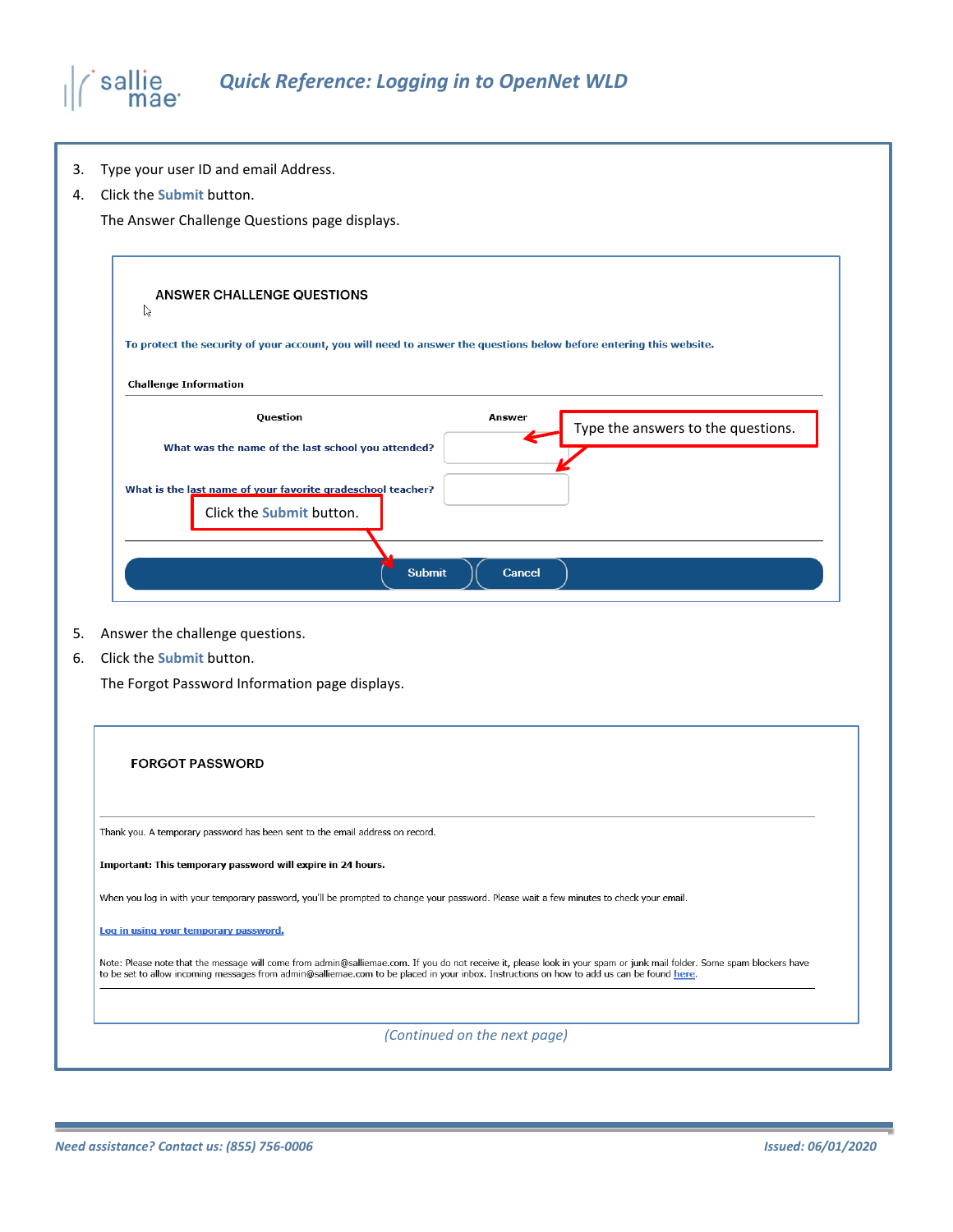

| File<br>Message<br>Ignore<br>Junk - Delete | Developer<br><b>Reply</b><br>All      | Add-Ins<br>Meeting<br><b>S</b> IM →<br>Reply Forward<br>More *                            | Move to: ?<br>To Manager<br>Team E-mail | $\overline{\mathbf{v}}$ | Rules -<br>N OneNote<br>Move<br>ी Actions ▼ | Mark Unread<br>$\Box$ Categorize $\sim$<br>₹ Follow Up ▼ | $a_{\delta}$<br>Translate<br>÷ | <b>给 Find</b><br>Related *<br>A Select ▼ | Zoom |  |
|--------------------------------------------|---------------------------------------|-------------------------------------------------------------------------------------------|-----------------------------------------|-------------------------|---------------------------------------------|----------------------------------------------------------|--------------------------------|------------------------------------------|------|--|
| Delete                                     |                                       | Respond                                                                                   | Quick Steps                             | <b>反。</b>               | Move                                        | Tags<br>反                                                |                                | Editing                                  | Zoom |  |
|                                            |                                       |                                                                                           |                                         |                         |                                             |                                                          |                                |                                          |      |  |
|                                            | <b>Your Account Information</b>       |                                                                                           |                                         |                         |                                             |                                                          |                                |                                          |      |  |
|                                            | Your temporary password is rfpaO4Nm#3 |                                                                                           |                                         |                         |                                             |                                                          |                                |                                          |      |  |
|                                            |                                       | When logging in with your temporary password, you'll be prompted to change your password. |                                         |                         |                                             |                                                          |                                |                                          |      |  |
| Cc<br>Subject:                             |                                       | *** Important: This temporary password will expire in 24 hours.***                        |                                         |                         |                                             |                                                          |                                |                                          |      |  |

A temporary password that will let you log in and reset your account is emailed to you. NOTE: The temporary password expires in 24 hours.

7. Return to the Log In page.

| LOG-IN                                          |                                                                          |
|-------------------------------------------------|--------------------------------------------------------------------------|
| Type your user ID.                              | Forgot user ID and/or password?                                          |
|                                                 | Please choose the option below and then click on the Continue<br>button. |
| User ID:                                        | Forgot user ID<br>۵                                                      |
|                                                 | Forgot password                                                          |
| Password:                                       |                                                                          |
| Type your temporary                             |                                                                          |
| password.<br>Log In                             | Click the Log In button.<br>Continue                                     |
| Type your user ID and temporary password.<br>8. |                                                                          |
| Click the Log In button.<br>9.                  |                                                                          |
|                                                 |                                                                          |
|                                                 | (Continued on the next page)                                             |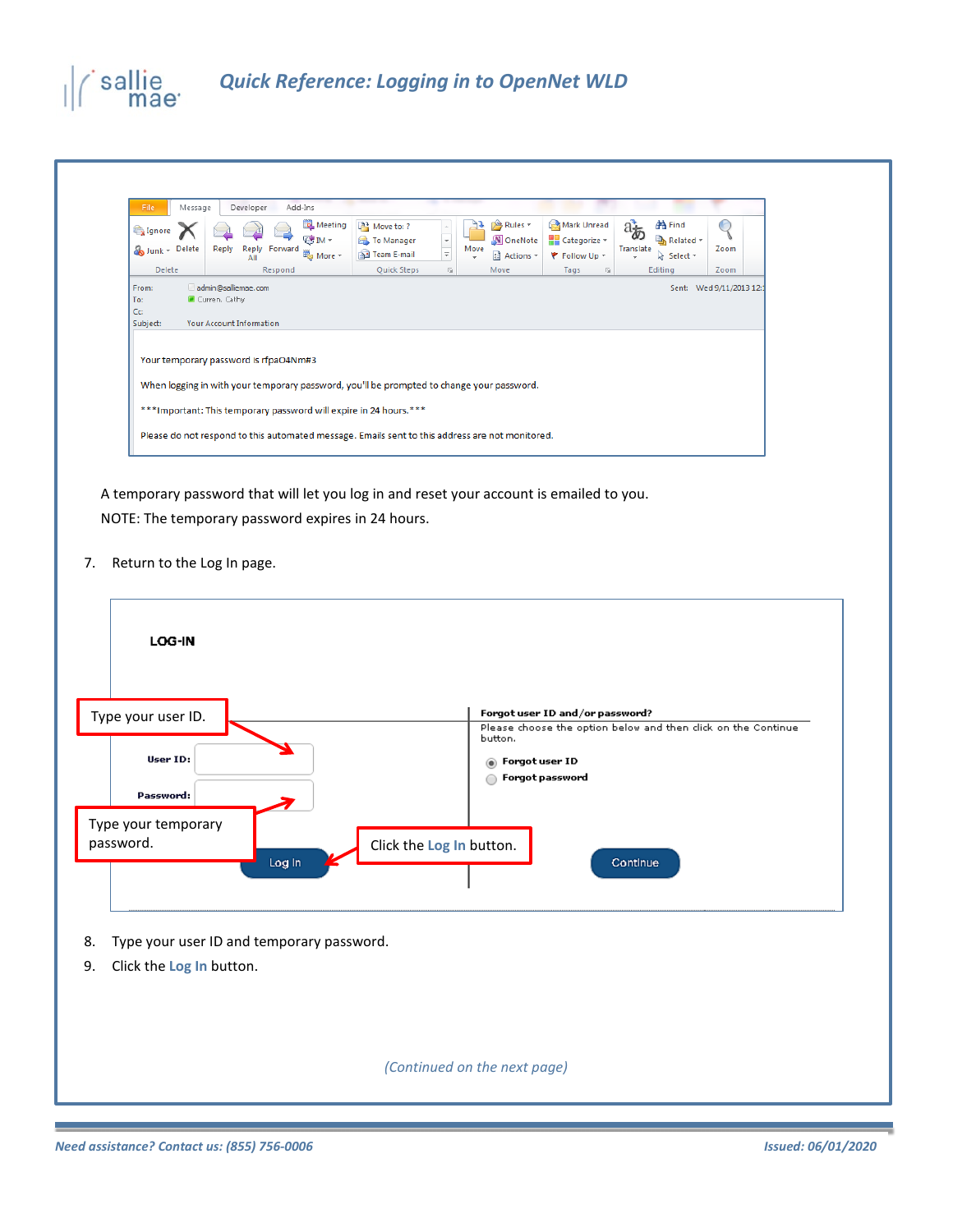

| <b>RESET ACCOUNT</b>                                              |                              |                                                                                                                                        |                          |                                                                                                                                                             |
|-------------------------------------------------------------------|------------------------------|----------------------------------------------------------------------------------------------------------------------------------------|--------------------------|-------------------------------------------------------------------------------------------------------------------------------------------------------------|
|                                                                   |                              | Your account needs to be reset. Please complete the fields below and click on the SUBMIT button to reset your account. The CANCEL      |                          |                                                                                                                                                             |
| button returns you to the log-in page without saying any changes. |                              |                                                                                                                                        |                          |                                                                                                                                                             |
| Type a new password.                                              |                              |                                                                                                                                        |                          |                                                                                                                                                             |
| Log-in Information                                                |                              |                                                                                                                                        |                          |                                                                                                                                                             |
| All fields are required.                                          |                              |                                                                                                                                        |                          |                                                                                                                                                             |
| Type the new password again.                                      |                              | brd:                                                                                                                                   |                          |                                                                                                                                                             |
|                                                                   |                              |                                                                                                                                        |                          | Your password must be 8-32 characters long and contain at least one letter and<br>one number. You may use any alphanumeric or special character that can be |
|                                                                   |                              | directly typed from a standard keyboard except the following: $\le$ > ( ) { } &.<br>Please be aware that passwords are case-sensitive. |                          |                                                                                                                                                             |
|                                                                   | <b>Confirm New Password:</b> |                                                                                                                                        |                          |                                                                                                                                                             |
|                                                                   |                              | Re-enter your password to confirm.                                                                                                     |                          |                                                                                                                                                             |
|                                                                   |                              |                                                                                                                                        | $\mathbf{?}$             |                                                                                                                                                             |
|                                                                   | * Telephone:                 | Ext.                                                                                                                                   |                          |                                                                                                                                                             |
|                                                                   |                              | I have a non-U.S. phone number (not re                                                                                                 |                          | Provide the answers to                                                                                                                                      |
| Select five questions.                                            |                              |                                                                                                                                        |                          | the questions.                                                                                                                                              |
|                                                                   |                              | The questions below will be used to reset your password online or to confirm your identity if you need of call us for assistance.      |                          |                                                                                                                                                             |
| characters.                                                       |                              | Please select 5 different questions and provide answers for each that you can easily remember. You nowers should have from 3 to 25     |                          |                                                                                                                                                             |
| All fields are required.                                          |                              |                                                                                                                                        |                          |                                                                                                                                                             |
|                                                                   | Question                     |                                                                                                                                        |                          | Answer                                                                                                                                                      |
|                                                                   |                              |                                                                                                                                        |                          |                                                                                                                                                             |
|                                                                   |                              |                                                                                                                                        |                          |                                                                                                                                                             |
|                                                                   |                              |                                                                                                                                        |                          |                                                                                                                                                             |
|                                                                   |                              |                                                                                                                                        |                          |                                                                                                                                                             |
|                                                                   |                              | Please select challenge question 4 ------------------------------- ▼                                                                   |                          |                                                                                                                                                             |
|                                                                   |                              | -----------Please select challenge question 5 ----                                                                                     |                          |                                                                                                                                                             |
|                                                                   |                              |                                                                                                                                        | Click the Submit button. |                                                                                                                                                             |

- 10. Type a new password.
- 11. Confirm the new password by re-typing it.
- 12. Select five challenge questions and provide answers for them.
- 13. Click the **Submit** button.